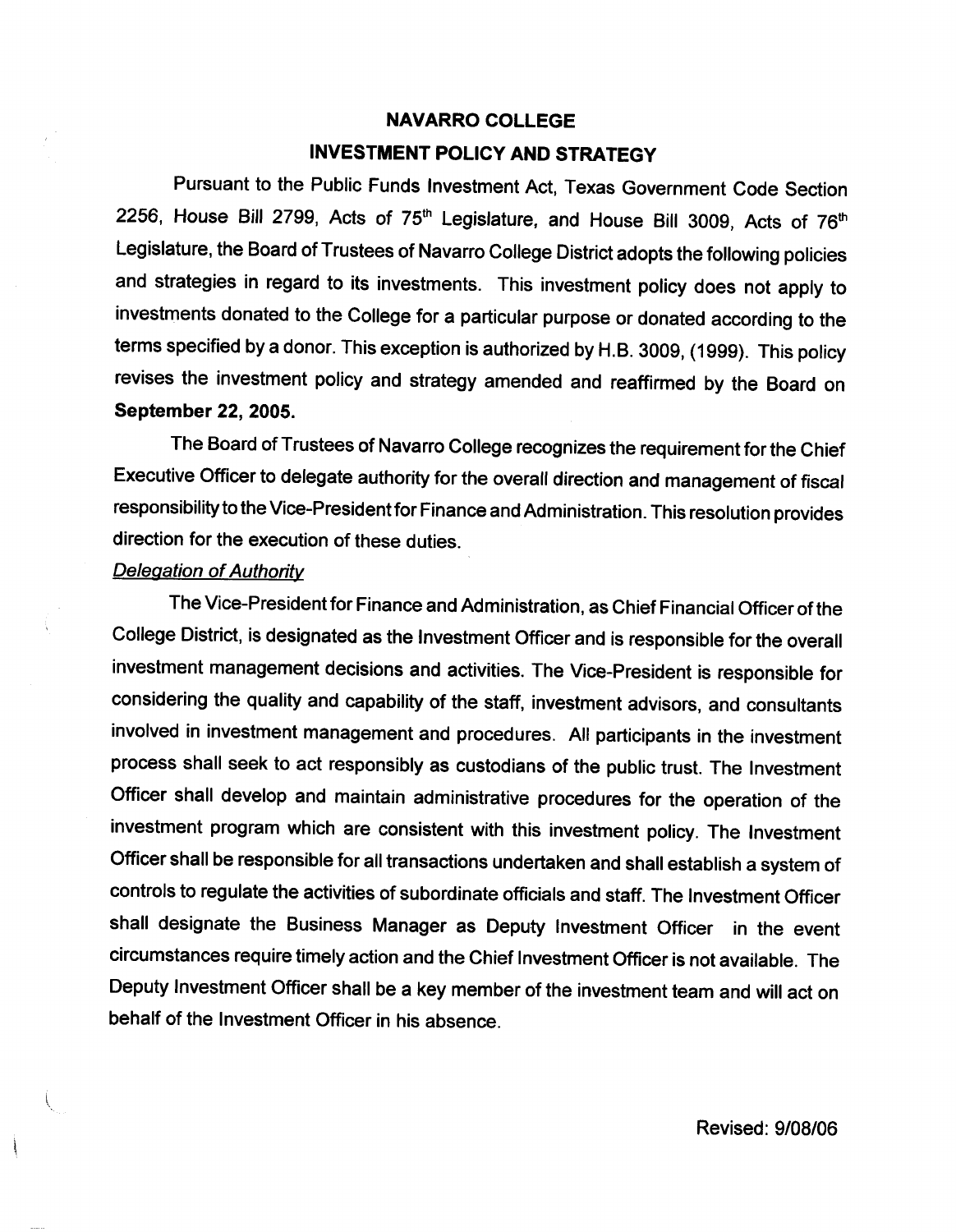No officer or designee may engage in an investment transaction except as provided under the terms of this policy. The policy will be established by the Investment Officer and recommended by the President to the Board of Trustees for final approval. This authority is effective until rescinded by the Board of Trustees or until the termination of employment. **Scope** 

This investment policy applies to all the financial assets and funds held by the Navarro College District. Navarro College consolidates its funds into one investment fund for investment purposes for efficiency and maximum investment opportunity. These funds are defined in Navarro college's Annual Financial Report and include:

Educational and General Fund, Debt Service Fund, Plant Fund, Auxiliary Fund, Agency Fund, Student Financial Aid Funds and any other funds held by Navarro College unless specifically exempted by the Board of Trustees and this policy.

## **OBJECTIVES**

# **Safety**

 $\left($ 

 $\left($ 

Safety of principal is the foremost objective of the investment program. Investments shall be undertaken in a manner that seeks to ensure the preservation of capital in the overall portfolio.

There are various types of investment risks faced by the College's portfolio. In compliance with Governmental Accounting Standards Board (GASB) Statement 40, the College addresses these various types of risk.

## Custodial Risk

Custodial Risk is defined as (1) deposits that are uninsured and either (a) uncollaterilized or collateralized but not in the governments name or investments that are uninsured and unregistered.

In accordance with the collateralization policy for deposits and certificates of deposits, all of Navarro College's investments are fully collateralized by FDIC insurance, pledged securities and/or a surety bond in the name of the College District.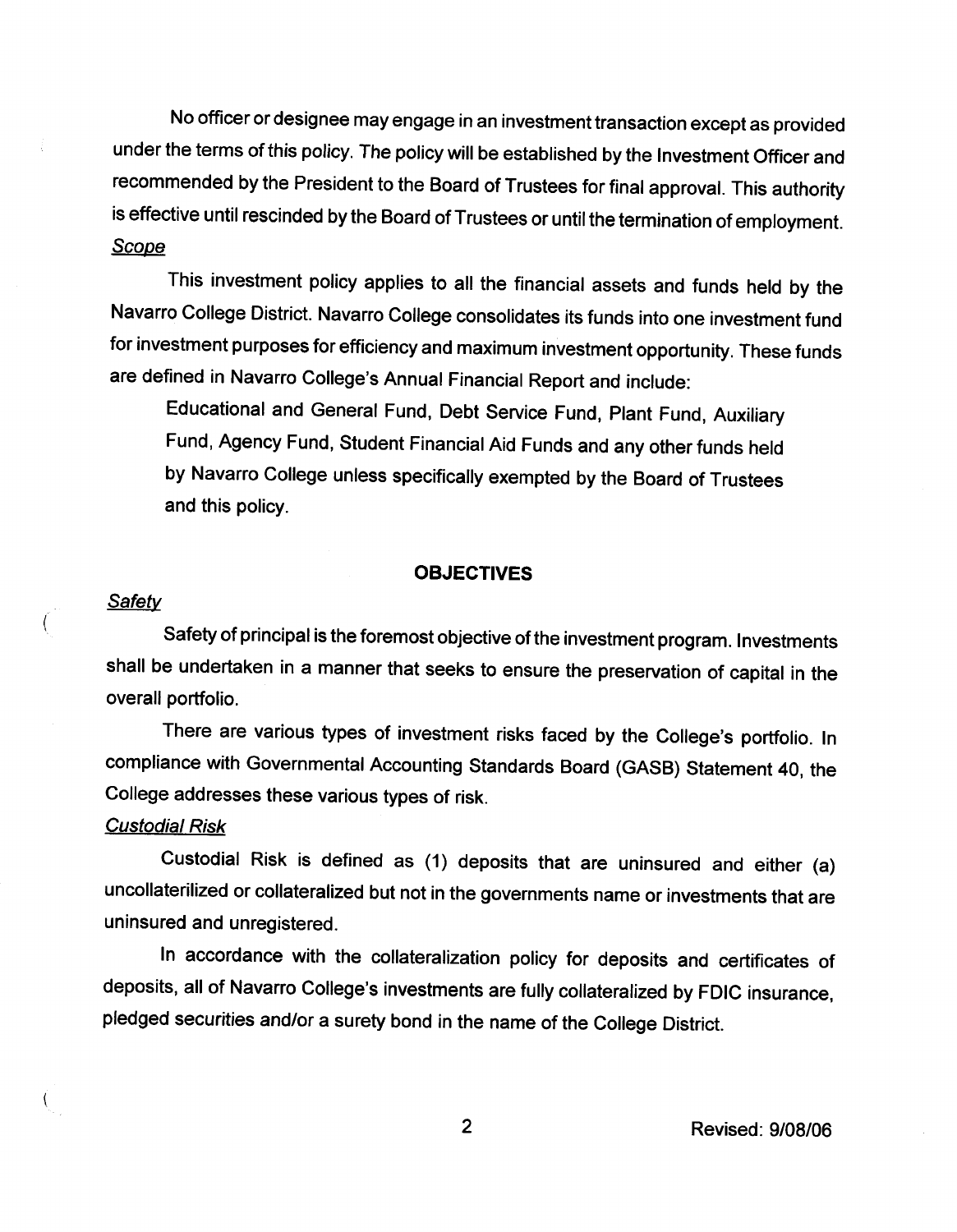#### Credit Risk

Credit Risk is the risk of loss due to the failure of the security or backer. In order to disclose credit risk, credit ratings from a national statistical organization will be reported on the year-end investment report. Obligations of or guaranteed by the U.S. Government do not require disclosure of credit quality. Certificates of Deposit are fully collateralized and do not require a credit risk rating. lf an investment is unrated, that fact must be disclosed. Concentration of Credit Risk

In accordance with GASB 40, governments need to disclose by amount and issues any concentration in one issuer that represents five percent (5%) or more of the total assets in the portfolio for that business activity.

Investments issued or explicitly guaranteed by the U.S. Governments and investments in mutual funds or pools are excluded. Navarro College's auditors classify short-term Certificates of Deposit as "Deposits" and do not require disclosure. Long-term Certificates of Deposit are fully collateralized and do not require disclosure.

#### lnterest Rate Risk

Navarro College needs to disclose its interest rate sensitivity of its investments. Individual investment maturities will be listed in the investment report and a Maturity Schedule will be presented for the Navarro College Board of Trustees review in the quarterly investment report. Variable interest rate instruments are discouraged since these items are highly sensitive to interest rate changes. In addition, maturities of investments generally should be five years or less.

#### **Liquidity**

The investment portfolio shall remain sufficiently liquid to meet all operating requirements that may be reasonably anticipated. This is accomplished by structuring the portfolio so that securities mature concurrent with cash needs to meet anticipated demands. Since all possible cash demands cannot be anticipated, the portfolio should consist largely of securities with active secondary or resale markets.

# Yield

 $\langle$ 

The investment portfolio shall be designed with the objective of attaining a market rate of return throughout budgetary and economic cycles, taking into account the investment risk constraints and liquidity needs. Return on investment is of least importance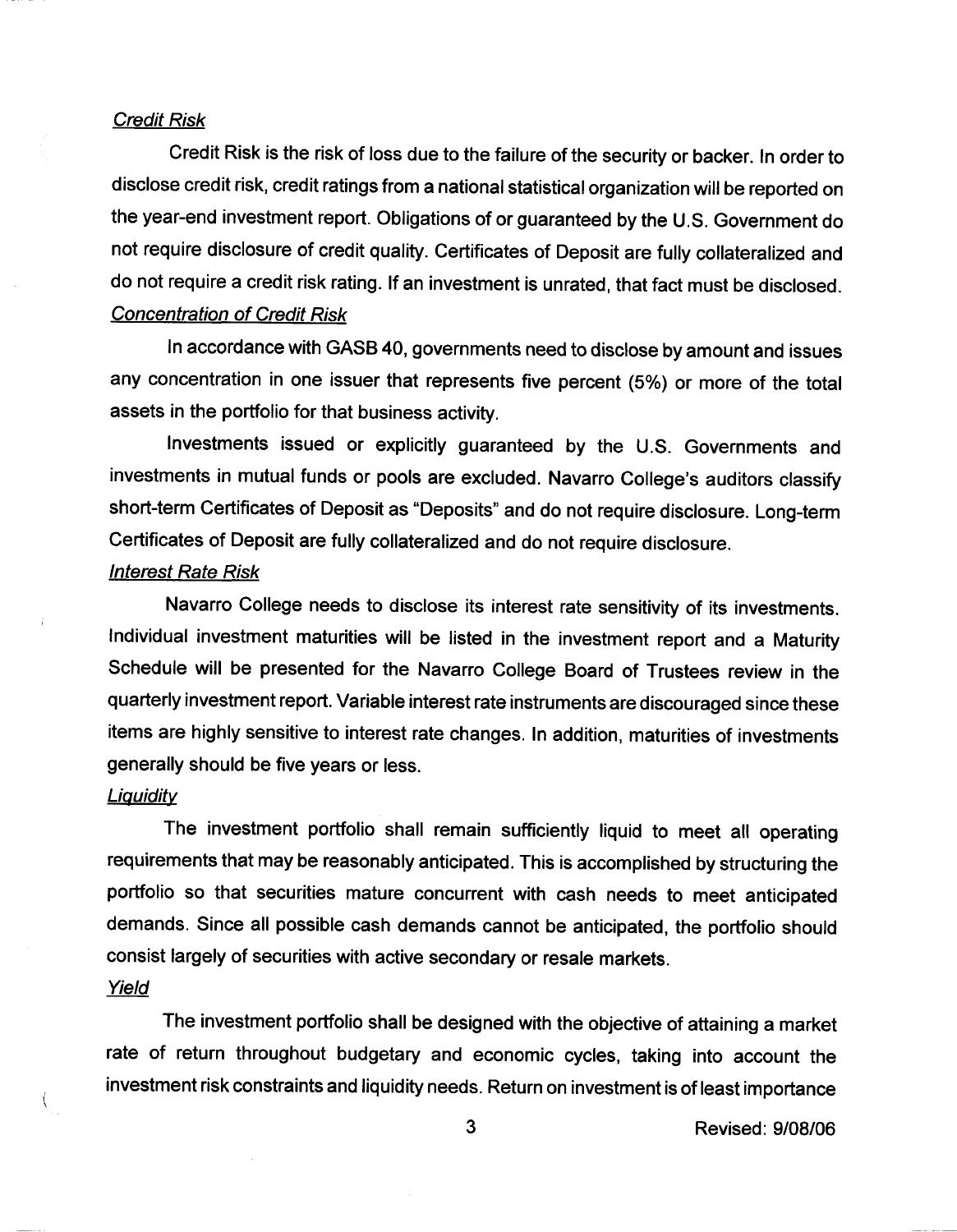compared to the safety and liquidity objectives described above. The core of investments is limited to relatively low risk securities in anticipation of earning a fair return relative to the risk being assumed. Securities shall not be sold prior to maturity with the following exceptions:

a declining credit security could be sold early to minimize loss of principal; a security swap would improve the quality, yield, or target duration in the portfolio; or liquidity needs of the portfolio require that the security be sold.

# INTERNAL CONTROL PROCEDURES

Internal control is the process by which Navarro College's Board of Trustees and management obtain reasonable assurance as to achievement of specified objectives. lt consists of interrelated components with integrity, ethical values and competence, and the control environment serving as the foundation for establishing objectives, risk assessment, information systems, control procedures, communication, managing change, and monitoring.

#### **Prudence**

The standard of prudence to be used by investment officials shall be the "prudent" person" standard and shall be applied in context of managing an overall portfolio. Investment officers acting in accordance with procedures and this investment policy and exercising due diligence shall be relieved of personal responsibility for an individual security's credit risk or market price changes, provided deviations from expectations are reported in a timely fashion and the liquidity and the sale of securities are carried out in accordance with the terms of this policy.

Investments shall be made with the judgement and care, under circumstances then prevailing, which persons of prudence, discretion and intelligence exercise in the management of their own affairs, not for speculation, but for investment, considering the probable safety of their capital as well as the probable income to be derived.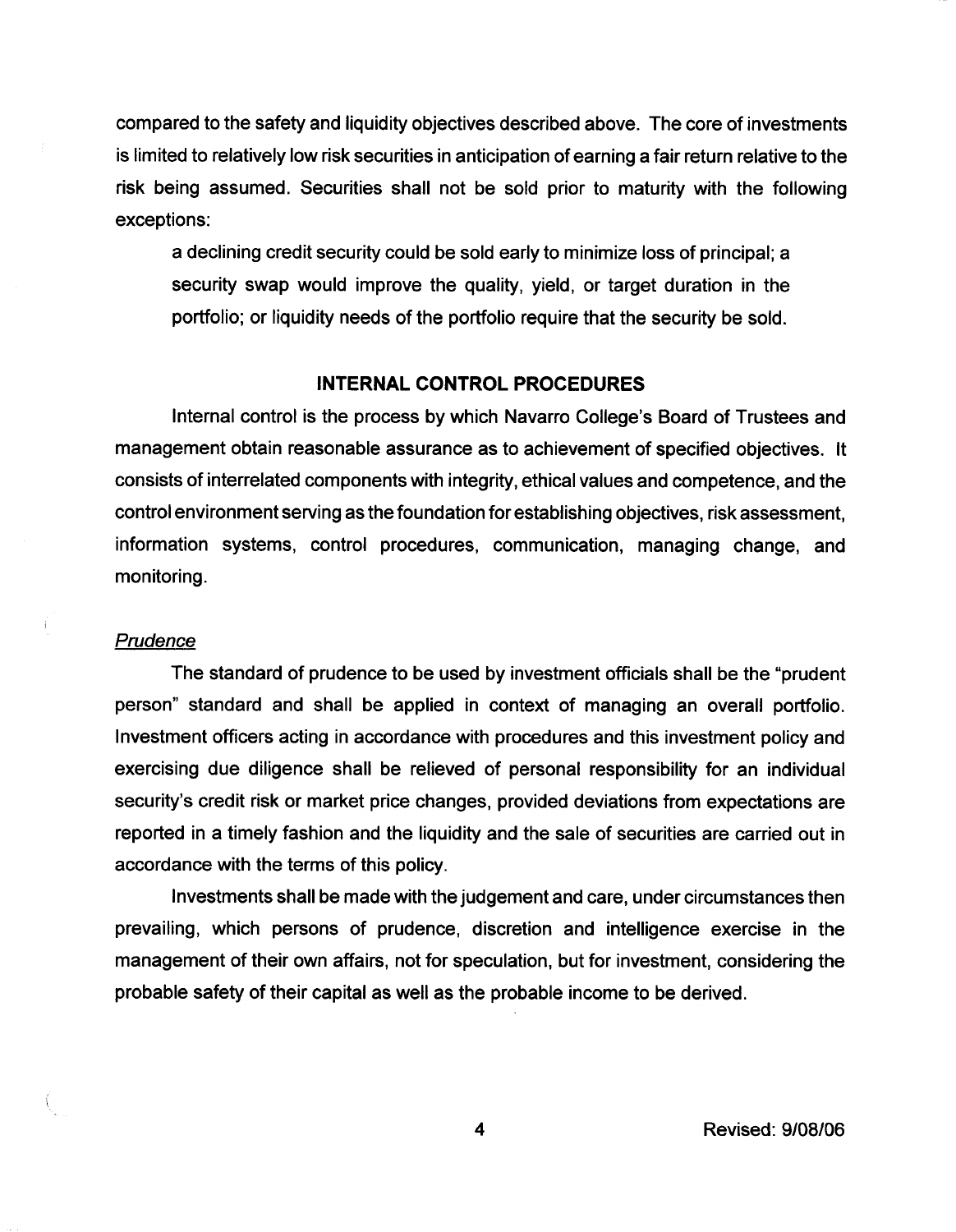#### Ethics and Conflicts of lnterest

Officers and employees involved in the investment process shall refrain from personal business activity that could conflict with the proper execution and management of the investment program, or that could impair the ability to make impartial decisions. Employees and investment officials shall disclose any material interests in financial institutions with which they conduct business. They shall further disclose any personal financial/investment positions that could be related to the performance of the investment portfolio. Employees and officers shall refrain from undertaking personal investment transactions with the same individual with whom business is conducted on behalf of their entity. An investment officer who has a personal business relationship with any entity seeking to sell an investment to Navarro College or who is related in the second degree by marriage (affinity) or blood relations (consanguinity) to an individual seeking to sell an investment to Navarro College is required to file a statement disclosing the relationship with the Texas Ethics Commission and the Navarro College Board of Trustees.

### Delegation of Authority

Authority to manage the investment program is granted to the Vice-President for Finance and Administration and derived responsibility for the operation of the investment program is hereby delegated to the lnvestment Officer. No person may engage in an investment transaction except as provided under the terms of this policy and its procedures. The Investment Officer shall be responsible for all transactions undertaken and shall establish a system of controls to regulate the activities of subordinate officials.

# Quality and Capability of Investment Management: Training

Each member of the Board of Trustees, the President, and its investment officers shall attend at least one training session, provided by the Texas Higher Education Coordinating Board, relating to the person's responsibilities under the Public Funds Investment Act within six months after taking office or assuming duties. The training must include education in: investment controls, security risks, market risks, and compliance with the Public Funds lnvestment Act.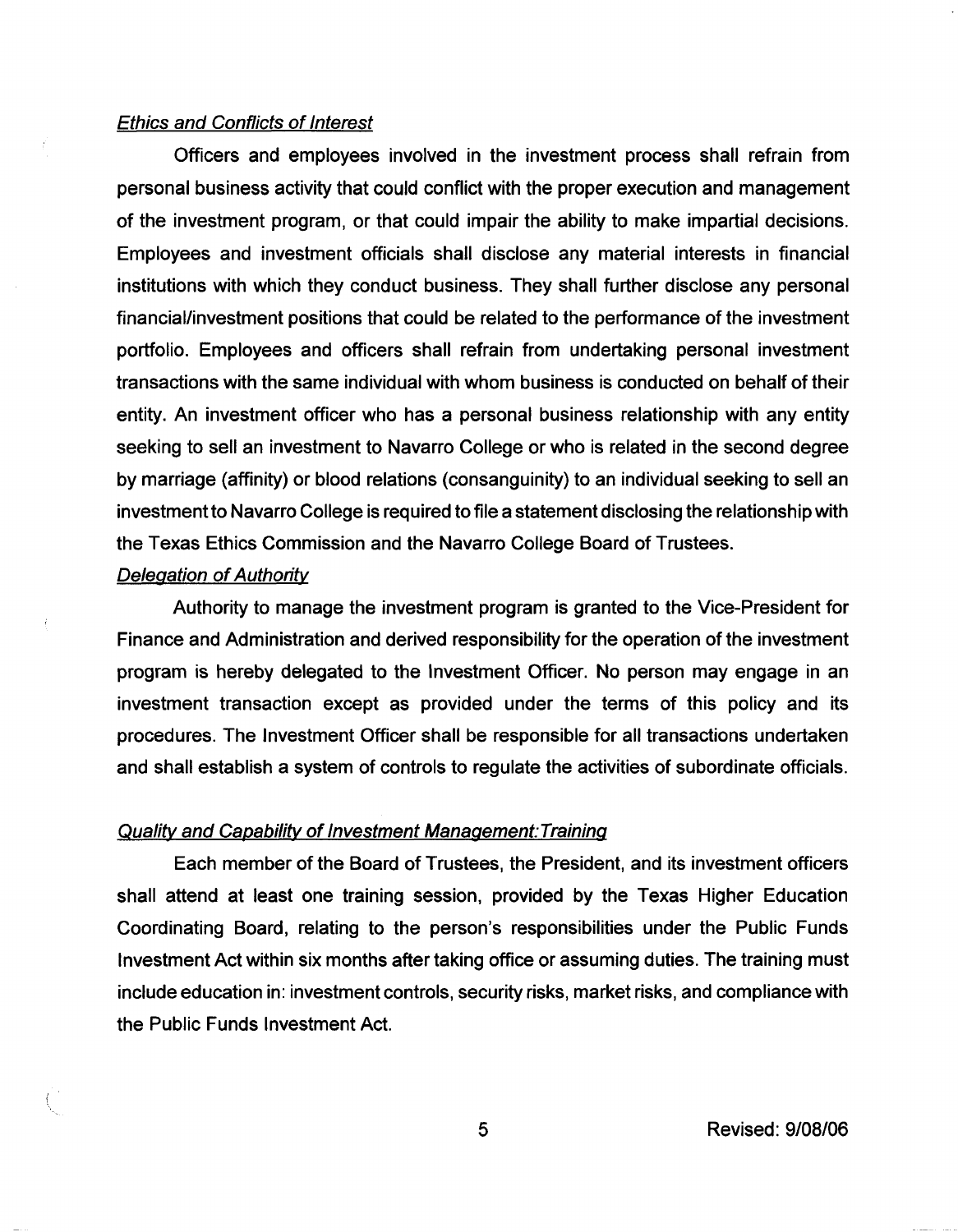The investment officers shall attend a training session not less than once in a twoyear period and may receive training from any independent source such as Texas Higher Education Coordinating Board, other governmental agencies, or non-profit organizations. The investment officers shall prepare a report on the Public Funds Investment Act and deliver it to the Board no later than the 180<sup>th</sup> day after the last day of each regular session of the legislature.

## SAFEKEEPING AND CUSTODY

## Authorized Financial Dealer and lnstitution

A list will be maintained of financial institutions authorized to provide investment services. In addition, a list will also be maintained of approved security broker/dealers selected by credit worthiness. These may include "primary" dealers or regional dealers. An annual review of the financial condition and registration of qualified bidders will be conducted.

For fiscal year 2006-2007, the Board approves Corsicana National Bank and Trust as its primary dealer for purchase of securities and all financial institutions servicing the College service area as banks for purchase of certificates of deposit and other interest bearing accounts if the institution can provide appropriate deposit insurance and/or pledged collateral or surety bonds.

The College will solicit at least three (3) competitive quotes when it purchases Certificates of Deposit and similar investments. The primary depository bank has provided a "floor" rate for these investments. Competitive rates will be solicited by telephone from at least two other financial institutions before a Certificate or similar investment is purchased. Abid file will be maintained of those bids. The institution providing the best rate in the opinion of the investment officers will be selected.

The Investment Officer is responsible for establishing and maintaining an internal control structure designed to ensure that the assets of Navarro College are protected from loss, theft or misuse. The internal control structure shall be designed to provide reasonable assurance that these objectives are met. The concept of reasonable assurance recognizes

6 Revised: 9/08/06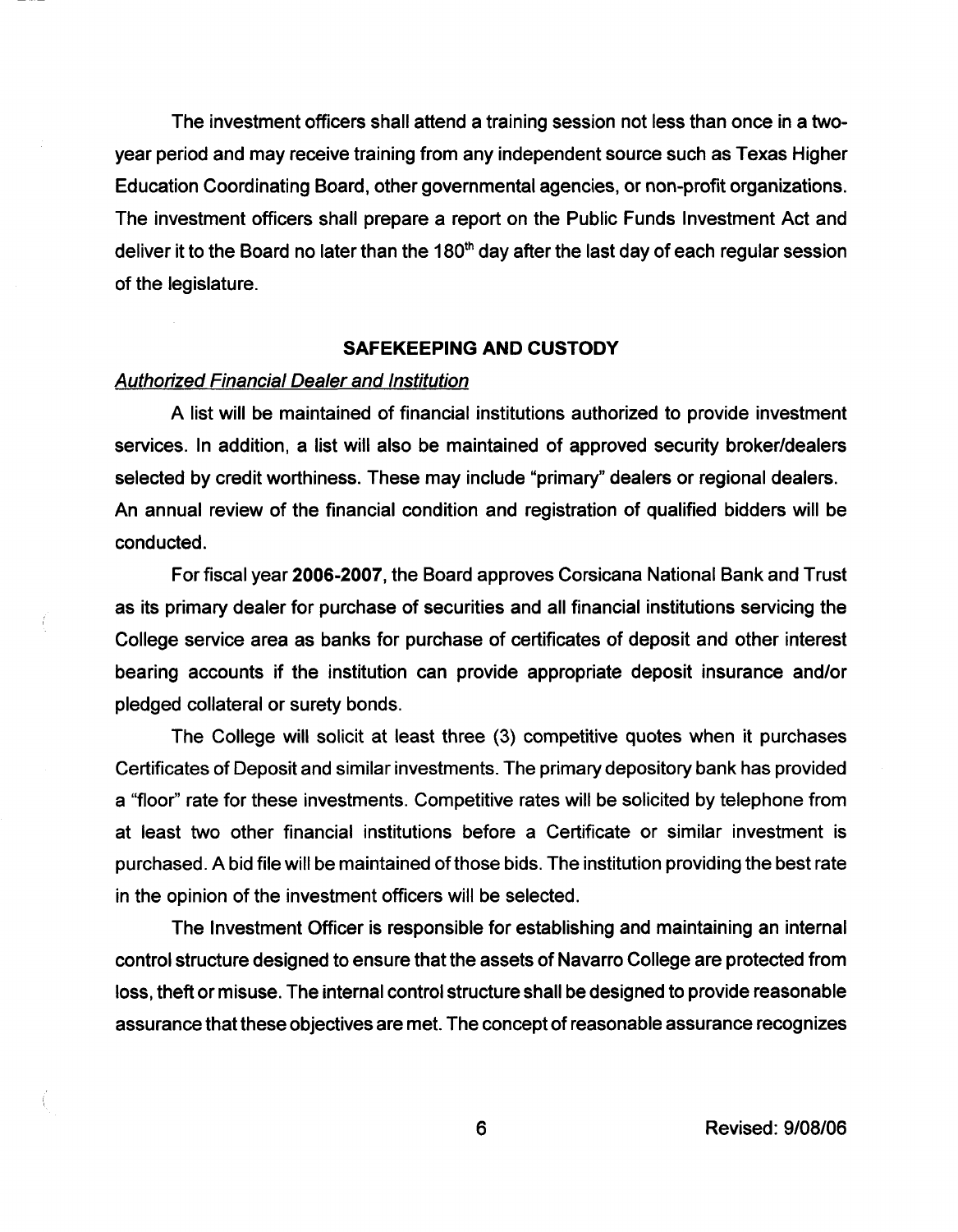that (1) the cost of the control should not exceed the benefits likely to be derived; and (2) the valuation of costs and benefits requires estimates and judgements by management.

Accordingly, the President shall establish a process of annual independent review by an external auditor to assure compliance with policies and procedures. The internal controls shall address the following points:

- a. Control of collusion. Collusion is a situation where two or more employees are working in conjunction to defraud their employer.
- b. Separation of transaction authority from accounting and record keeping. By separating the person who authorized or performs the transaction from the people who record or otherwise account for the transaction, aseparation of duties is achieved. All investment transactions will be settled on a delivery versus payment basis with the exception of investment pools and mutual funds.
- c. Custodial safekeeping. Securities purchased from any bank or dealer including appropriate collateral (as defined by State law) shall be placed with an independent third party for custodial safekeeping.
- d. Avoidance of physical delivery securities. Book entry securities are much easierto transfer and account for since actual delivery of a document never takes place. Delivered securities must be properly safeguarded against loss or destruction. The potential for fraud and loss increases with physically delivered securities.
- e. Clear delegation of authority to subordinate staff members. Subordinate staff members must have a clear understanding of their authority and responsibilities to avoid improper action. Clear delegation of authority also preserves the internal control structure that is contingent on the various staff positions and their respective responsibilities.

#### SUITABLE AND AUTHORIZED INVESTMENTS

### lnvestment Types

The following investments will be permitted by this policy: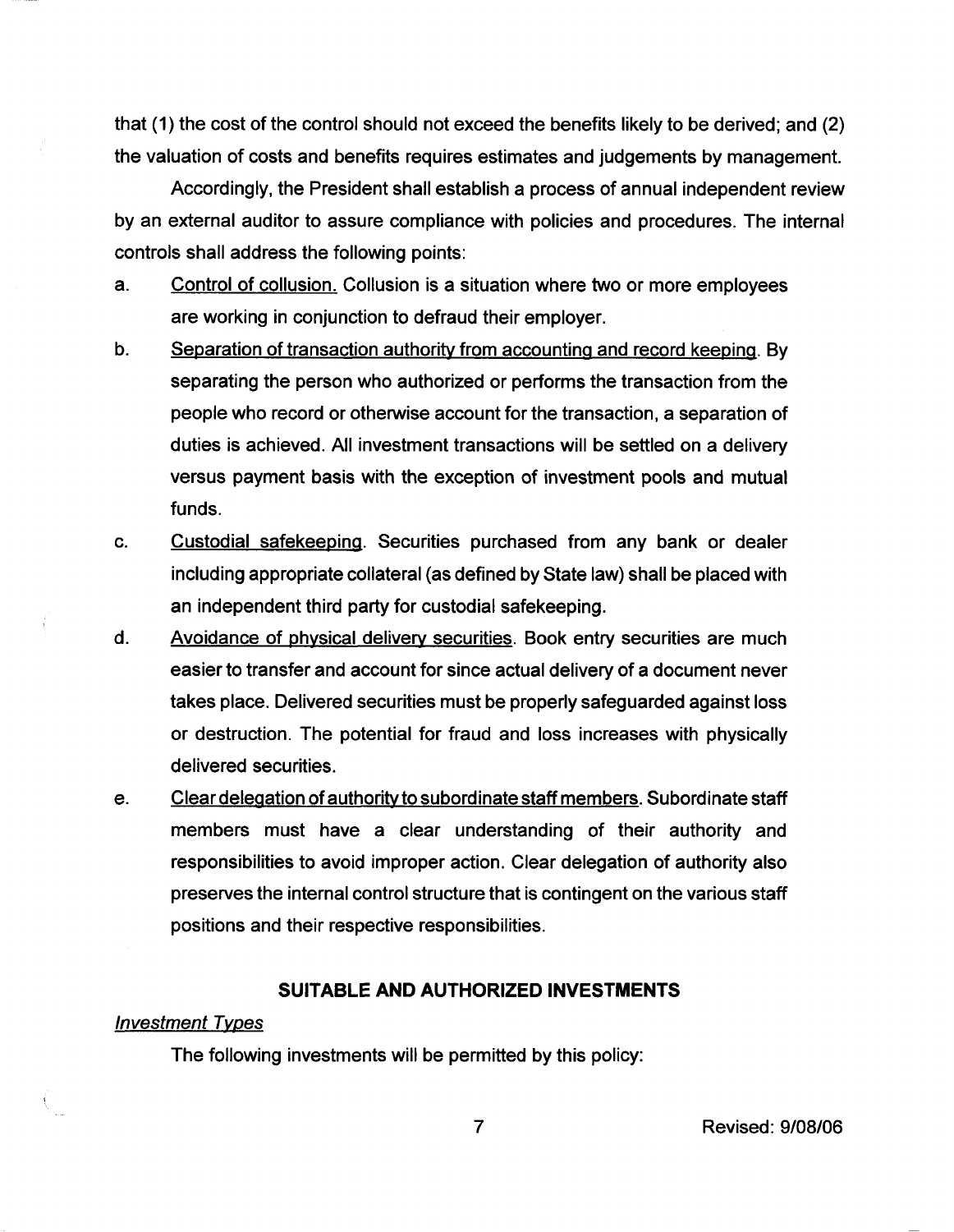- a. U.S. Government obligations such as Treasury Bills, Treasury Notes, Treasury Bonds, Discount Notes and Debentures
- b. U.S. Government agency obligations such as<br>Farm Credit System. Farmers Home Farm Credit System, Farmers Administration, Federal Home Loan Bank, Federal Home Loan Mortgage Corporation, Government National Mortgage Association, Small Business Administration, Student Loan Marketing Association; and Tennessee Valley **Authority**
- Certificates of deposit c.
- Savings and loan association deposits  $\mathsf{d}$ .
- Prime commercial paper that has a stated maturity of 270 days or less and is rated not less than A-1 or P-1 by at least two nationally recognized credit rating agencies. e.
- Investment-grade obligations of state, local governments, and public authorities f.

The following investments are not authorized by this policy:

- 1. Obligations whose payment represents the coupon payments on the outstanding principal balance of the underlying mortgage-backed security collateral and pays no principal;
- 2. Obligations whose payment represents the principal stream of cash flow from the underlying mortgage-backed security collateral and bears no interest;
- 3. Collateralized mortgage obligations that have a stated final maturity date of greater than 10 years; and
- 4. Collateralized mortgage obligations the interest rate of which is determined by an index that adjusts to opposite to the changes in a market index.

#### **Collateralization**

 $\left($ 

In accordance with state law, full collateralization will be required on certificates of deposit and cash held in the College's depository bank. Collateralization of certificates of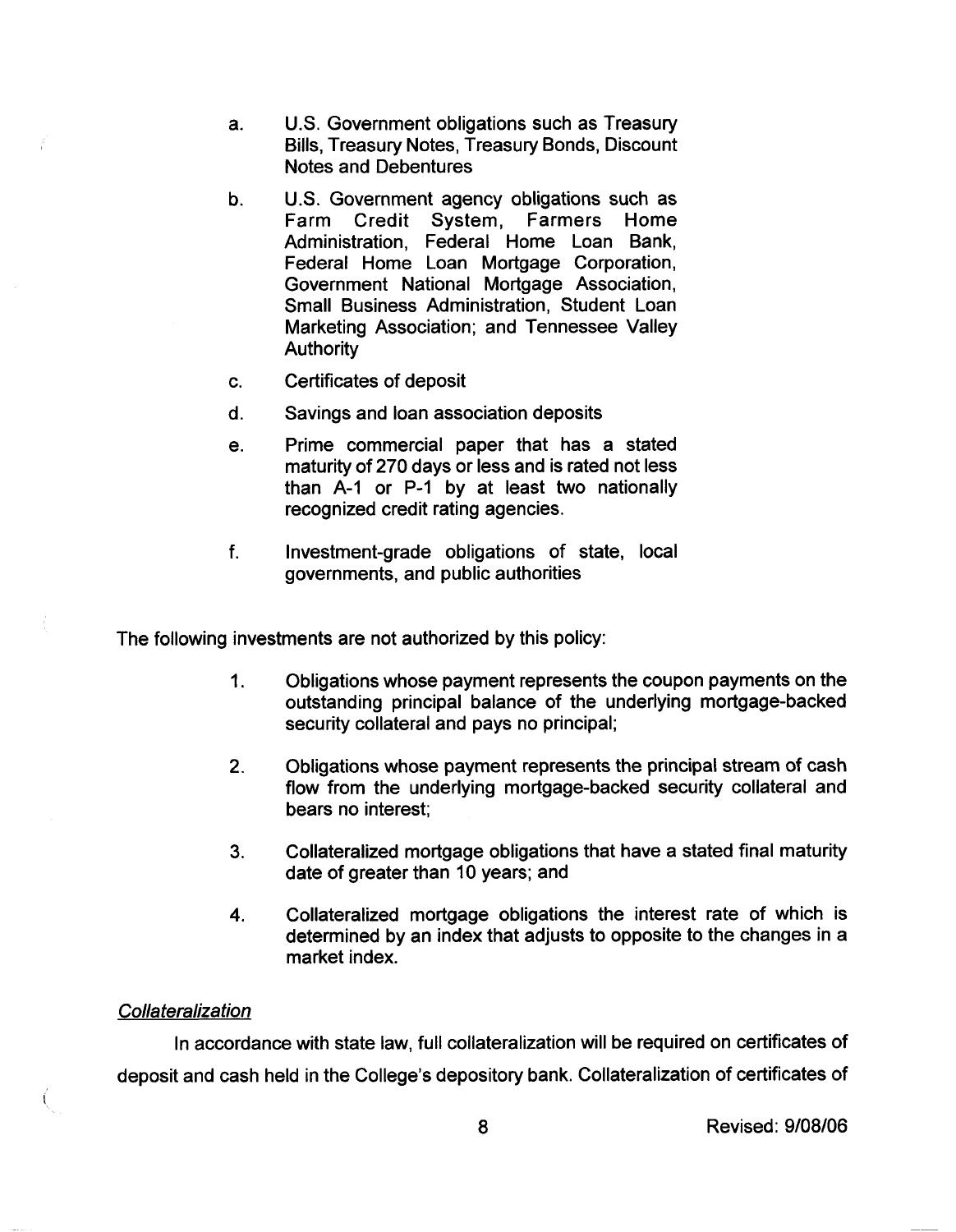deposit and cash balances will be in accordance with Chapter 2257 of Vernon's Texas Codes Annotated. The total value of eligible collateral to secure the College's deposit of public funds must be in an amount not less than the amount of public funds increased by the amount of any accrued interest. The value of investment security shall be its market value.

Investment securities to collateralize deposits of Navarro College shall be U.S. Government debt obligations, U.S. Agency debt obligations, State of Texas, local municipalities and district debt obligations. All investment securities will be held at the Federal Reserve Bank of Dallas, the Federal Home Loan Bank of Dallas or at a third party bank as approved by the College.

All substitution of security collateral shall be approved by the Investment Committee composed of the Vice-President for Finance and Administration, the Business Manager, and the Comptroller.

In accordance with H.B. 3459, the College requires the collateral pledged on mortgage backed securities pledged to the District be in an amount of not less than 110% of the market value of the securities.

Navarro College depository banks shall maintain aseparate, accurate and complete record relating to pledged investment security, a deposit of public funds and a transaction related to a pledged investment security. lt is the College's responsibility to inform the depository banks of any significant change in the amount of activity of its deposits.

According to Section 2257.048 of the Government code, a security interest arises out of a depository's bank pledge at the time that the custodian identifies the pledge of the security on it's books and records and issues the trust receipt.

# INVESTMENT STRATEGY

## **Diversification**

The investments will be diversified by security type and maturity. The buy and sell decisions in regard to investments entered into the portfolio will be made by the investment team. The investment team shall be composed of the Vice-President for Finance and Administration and the Business Manager.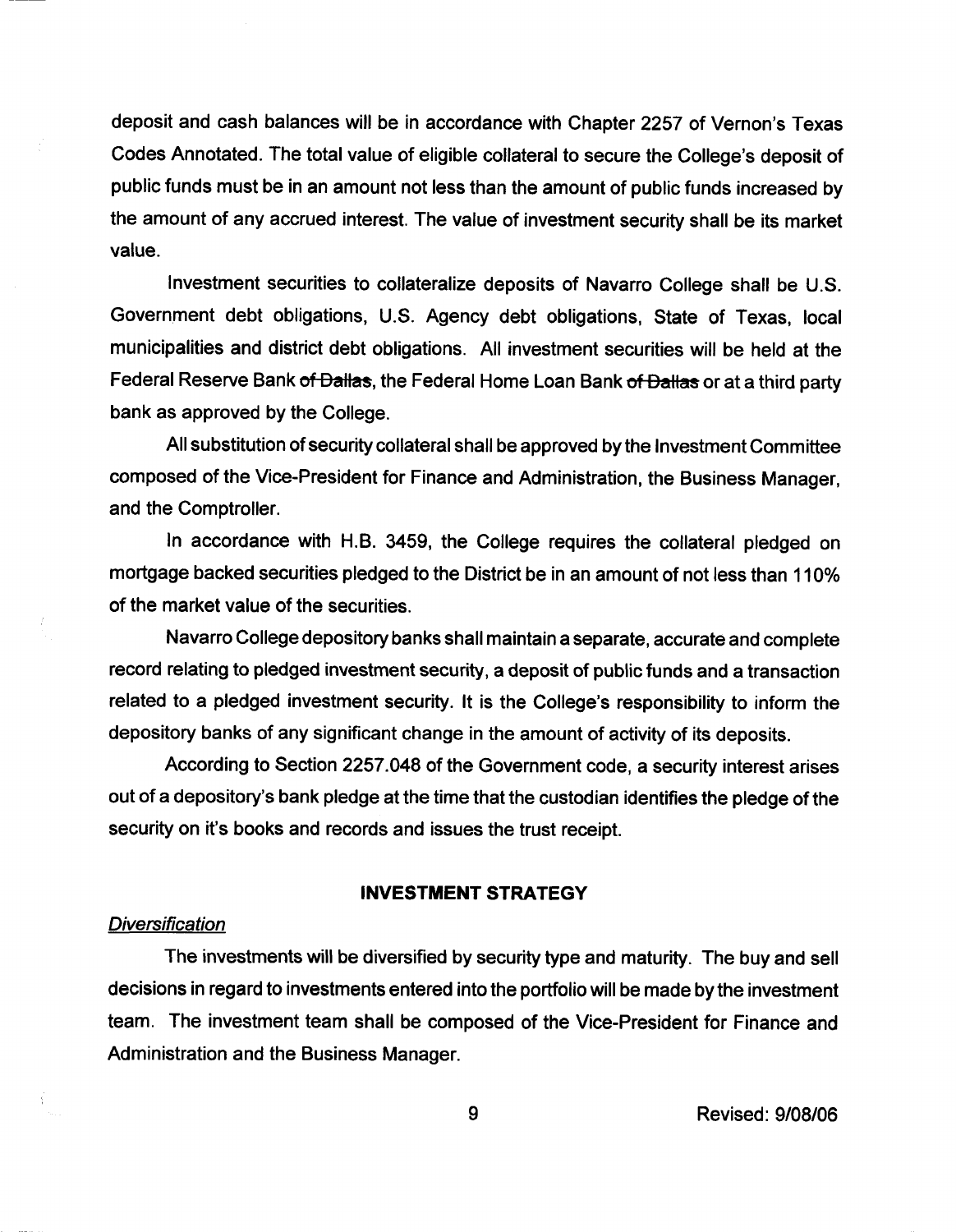Buy and sell decisions will be primarily influenced by cash flow in each of the respective funds listed previously. The fundamental investment strategy of Navarro College will be to buy an investment and hold it until its maturity. However, because of changes in market conditions and changes in anticipated cash flow there may be instances where decisions will need to be made to liquidate the investment prior to its maturity.

When the investment team makes decisions in regard to purchasing securities for the portfolio, the team must interpret the interest rate cycle and may choose to make relatively long term purchases for the purpose of "locking in" a favorable interest rate or choose to make shorter term purchases if they anticipate interest rates to be more favorable in the future.

The investment team is given the responsibility for putting into place an investment portfolio which serves the College's financial requirements and also attempts to protect the College against market condition changes. It is the intent of this document to give the investment team the latitude to purchase investments within the scope ouflined and to change strategies within the confines of the stated objectives of this policy.

#### Maximum Maturities

Navarro College will normally limit final maturities on any securities to five years or less. To the extent possible, Navarro College will attempt to match its investments with anticipated cash flow requirements. Unless matched to a specific cash flow, Navarro College will not directly invest in securities maturing more than five (5) years from the date of purchase. The Investment Officer will analyze each fund and determine what the appropriate average weighted maturity of the portfolio should be.

The following funds will require investments that are shorter term in maturities. These funds will require investments that generally mature in one year or less:

> Educational and General Fund Plant Fund Auxiliary Enterprises Fund Agency Fund

> > 10 Revised: 9/08/06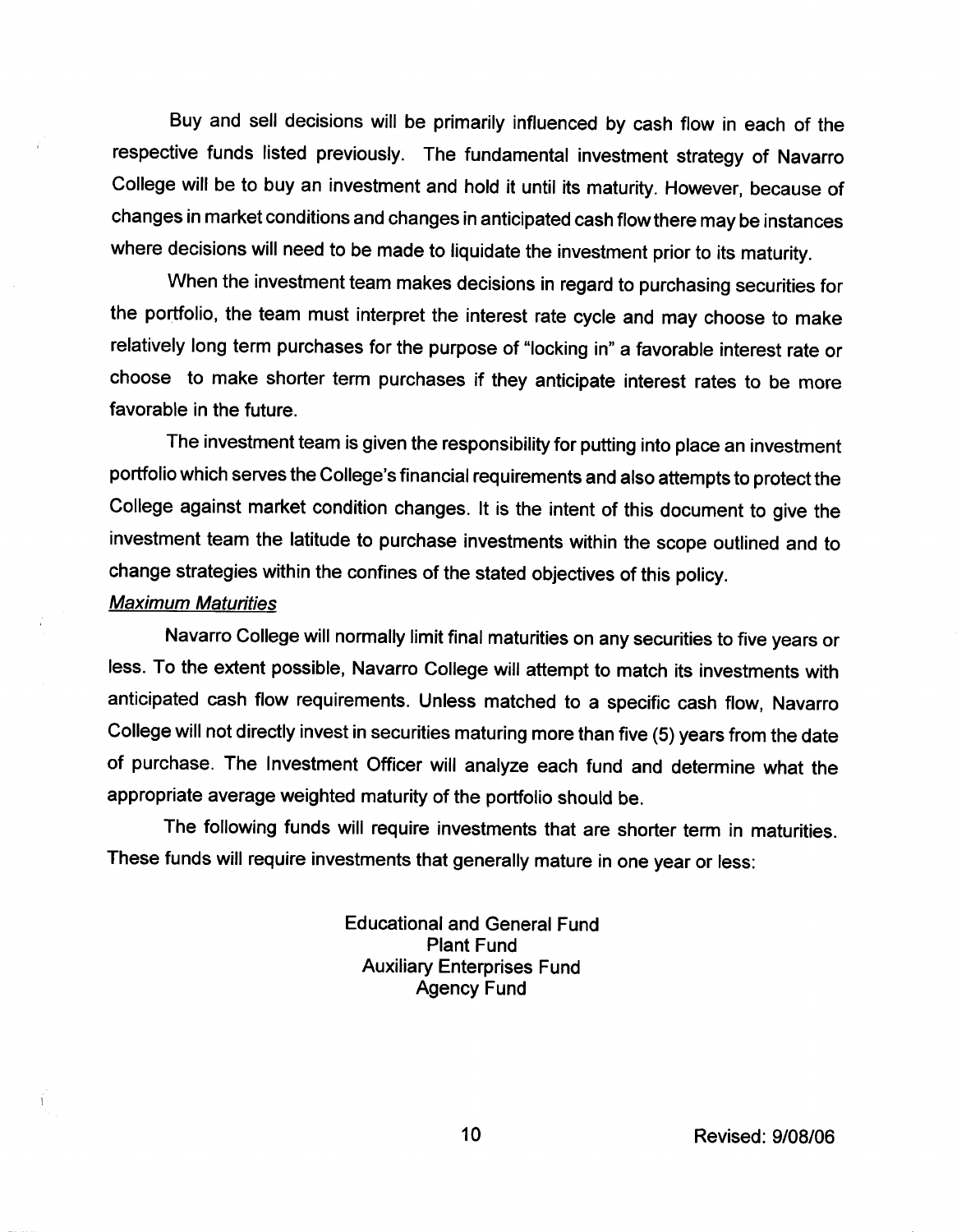Smaller amounts of the above funds may be invested for longer than one year if this investment is consistent with cash flow requirements. The following funds will normally allow for maturities of longer than one year:

# Debt Service Fund Student Financial Aid Fund

The Investment Officer will provide for a diversified maturity schedule for all investments. In addition, diversification of security types, i.e. Federal Home Loan Mortgage Notes, U. S. Treasury Bills, etc., is required. For Agency securities, normally no more than ten percent (10%) of the total portfolio shall be in one type of security issued by one agency. There is no restriction on U.S. Treasury Notes.

#### REPORTING

#### **Methods**

Ť

The Investment Officer shall prepare an investment report at least quarterly, including a succinct management summary that provides a clear picture of the status of the current investment portfolio and transactions made over the last quarter. This management summary will be prepared in a manner which will allow Navarro College to ascertain whether investment activities during the reporting period have conformed to the investment policy. The report should be provided to the President and the Board of Trustees. The report must:

- a. describe in detail the investment position of Navarro College on the date of the report;
- b. be prepared jointly by all investment officers of Navarro College;
- c. be signed by the Investment Officer and Deputy Investment Officer;
- d. contain a summary statement of each pooled fund group that includes the:
	- 1. beginning market value for the reporting period;
	- 2. additions and changes to market value during the period;
	- 3. ending market value for the period;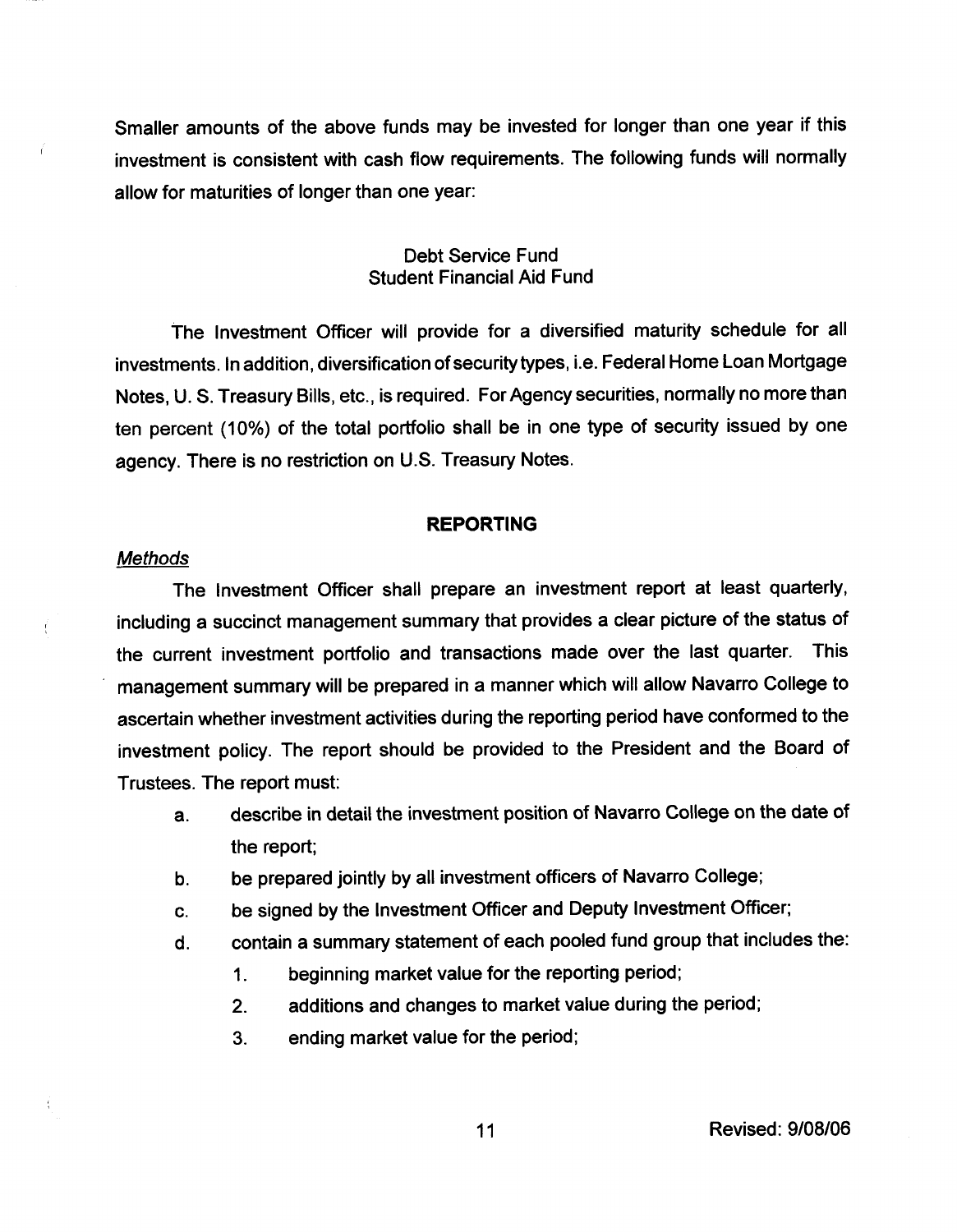- e. state the book value and market value of each separately invested asset that has a maturity date;
- f. state the account or fund or pooled group fund for which each individual investment was acquired; and
- g. state the compliance of the investment portfolio with Navarro College's investment policy, investment strategy and the provision of the Public Funds Investment Act as amended.
- h. be posted to the Navarro College website in accordance with State Auditor's Office requirements.

In accordance with H.B. 2799, there will be a formal annual review of the quarterly reports by an independent auditor with results reported to the governing body. The auditors should also report assurances regarding compliance with the Public Funds Investment Act.

# Pertormance Standards

The investment portfolio will be managed in accordance with the parameters specified within this policy. The portfolio should obtain a market average rate of return during a market/economic of stable interest rates. Portfolio performance should be compared to appropriate benchmarks on a regular basis. The investment officers will use the Wall Street Journal to monitor and report the market prices of the investments acquired. Corrective action will be taken if an investment consistently under- performs as compared to its appropriate benchmark.

## Amendment

 $\vec{r}$ 

ţ

ŧ,

This policy shall be reviewed on an annual basis. In accordance with H.B. 2799, the Board of Trustees will take formal action annually stating this policy and strategy has been reviewed and record any changes in the document. Any changes must be approved by the Board of Trustees, as well as the individual(s) charged with maintaining internal controls. However, as changes occur in financial markets, the Board of Trustees may amend this policy as often as needed.